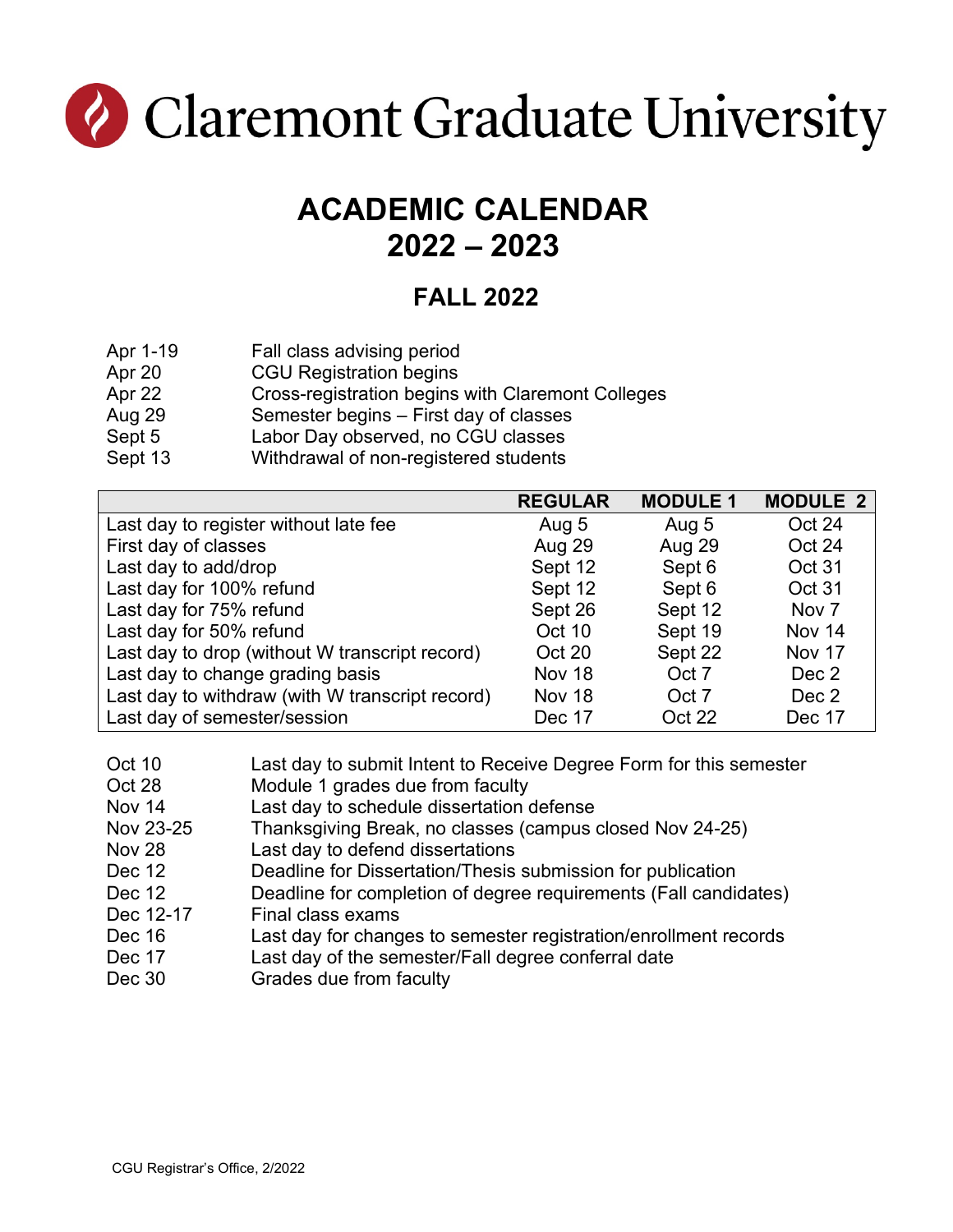# Claremont Graduate University

### **2022-2023 ACADEMIC CALENDAR, continued**

#### **SPRING 2023**

- Nov 1-15 Spring class advising period
- Nov 16 CGU Registration begins
- Nov 18 Cross-registration begins with Claremont Colleges
- Jan 16 Martin Luther King Jr. Holiday observed, campus closed
- Jan 17 Semester begins – First day of classes
- Feb 1 Withdrawal of non-registered students

|                                                 | <b>REGULAR</b>    | <b>MODULE 1</b>   | <b>MODULE 2</b> |
|-------------------------------------------------|-------------------|-------------------|-----------------|
| Last day to register without late fee           | Dec 9             | Dec 9             | <b>Mar 20</b>   |
| First day of classes                            | Jan 17            | Jan 17            | <b>Mar 20</b>   |
| Last day to add/drop                            | Jan 31            | Jan 24            | Mar 27          |
| Last day for 100% refund                        | Jan 31            | Jan 24            | Mar 27          |
| Last day for 75% refund                         | Feb 14            | Jan 31            | Apr 3           |
| Last day for 50% refund                         | Feb <sub>28</sub> | Feb <sub>7</sub>  | Apr 10          |
| Last day to drop (without W transcript record)  | Mar 9             | Feb 9             | Apr 10          |
| Last day to change grading basis                | Apr 7             | Feb <sub>23</sub> | Apr 28          |
| Last day to withdraw (with W transcript record) | Apr 7             | Feb <sub>23</sub> | Apr 28          |
| Last day of semester/session                    | <b>May 13</b>     | <b>Mar 11</b>     | May 13          |

| Feb 6<br>Last day to submit Intent to Receive Degree Forms for this semester |  |
|------------------------------------------------------------------------------|--|
|------------------------------------------------------------------------------|--|

- Mar 13-18 Spring Break, no classes
- Mar 20 Last day to schedule dissertation defense
- Mar 25 Module 1 grades due from faculty
- Mar 31 Cesar Chavez Holiday observed, campus closed
- Apr 3 Last day to defend dissertations
- Apr 17 Deadline for Dissertation/Thesis submission for publication
- Apr 17 Deadline for completion of degree requirements (Spring candidates)
- May 8-13 Final Exam Week
- May 12 Last day for changes to semester registration/enrollment records
- May 13 Commencement/Last day of semester/Spring degrees conferral date
- May 26 Grades due from faculty